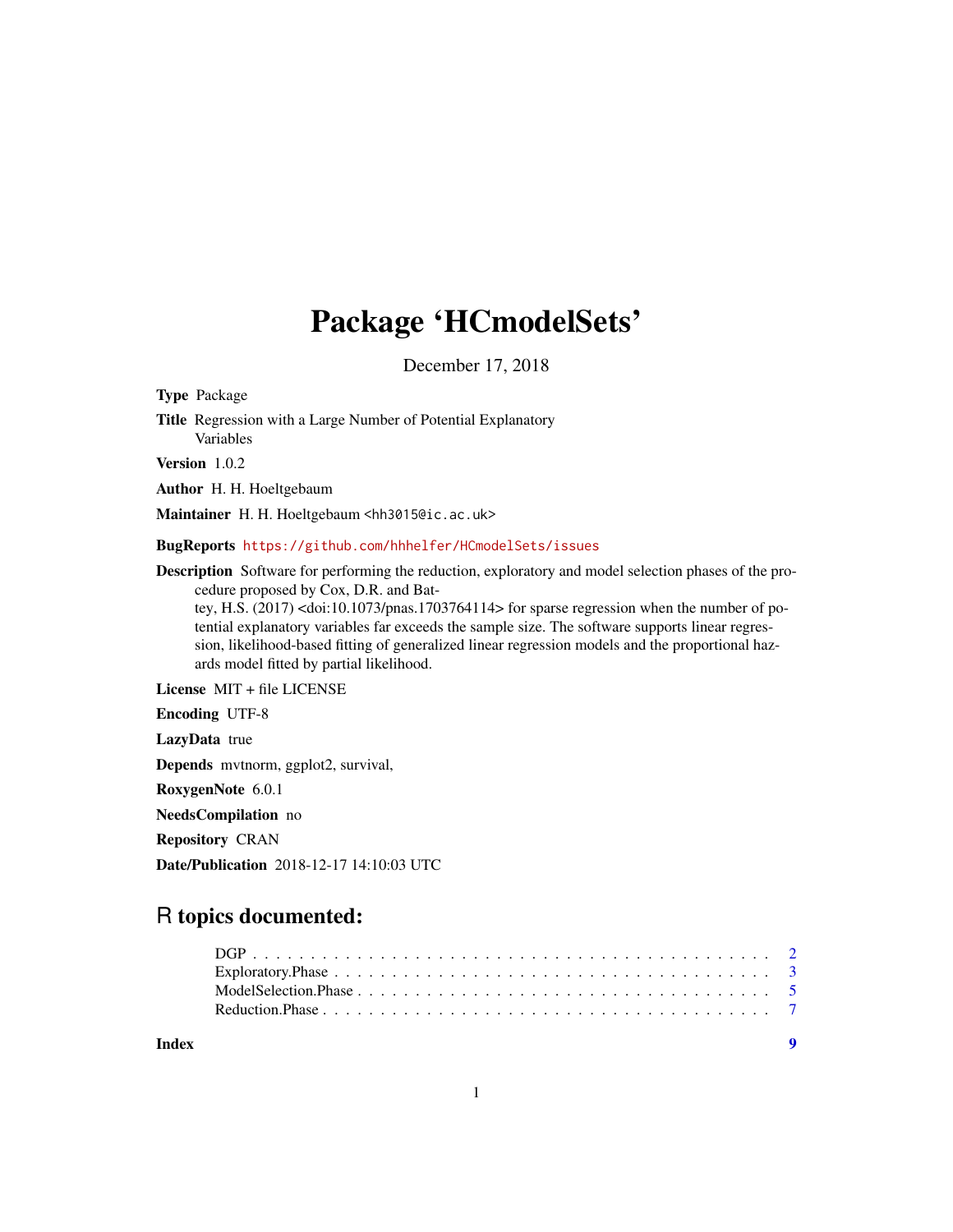#### <span id="page-1-0"></span>Description

This function generates realizations of random variables as described in the simple example of Battey, H. S. & Cox, D. R. (2018).

#### Usage

```
DGP(s,a,sigStrength,rho,n,noise=NULL,var,d,intercept,type.response="N",DGP.seed=NULL,
    scale=NULL,shape=NULL,rate=NULL)
```
#### Arguments

| S             | Number of signal variables.                                                                                                                    |
|---------------|------------------------------------------------------------------------------------------------------------------------------------------------|
| a             | Number of noise variables correlated with signal variables.                                                                                    |
| sigStrength   | Signal strength.                                                                                                                               |
| rho           | Correlation among signal variables and noise variables correlated with signal<br>variables.                                                    |
| n             | Sample size.                                                                                                                                   |
| noise         | Variance of the observations around the true regression line.                                                                                  |
| var           | Variance of the potential explanatory variables.                                                                                               |
| d             | Number of potential explanatory variables.                                                                                                     |
| intercept     | Expected value of the response variable when all potential explanatory variables<br>are at zero. It is only considered when type.response="N". |
| type.response | Generates gaussian ("N") or survival ("S") data from a proportional hazards<br>model with Weibull baseline hazard.                             |
| DGP.seed      | Seed for the random number generator.                                                                                                          |
| scale         | scale parameter of the proportional hazards model with Weibull baseline hazard.                                                                |
| shape         | shape parameter of the proportional hazards model with Weibull baseline haz-<br>ard.                                                           |
| rate          | rate parameter of the exponential distribution of censoring times. If not pro-<br>vided, uncensored data are generated.                        |

#### Value

| X.       | The simulated design matrix.                                  |
|----------|---------------------------------------------------------------|
|          | The simulated response variable.                              |
| TRUE.idx | Indices of the variables in the true model.                   |
| status   | If type.response="S", provides the status from survival data. |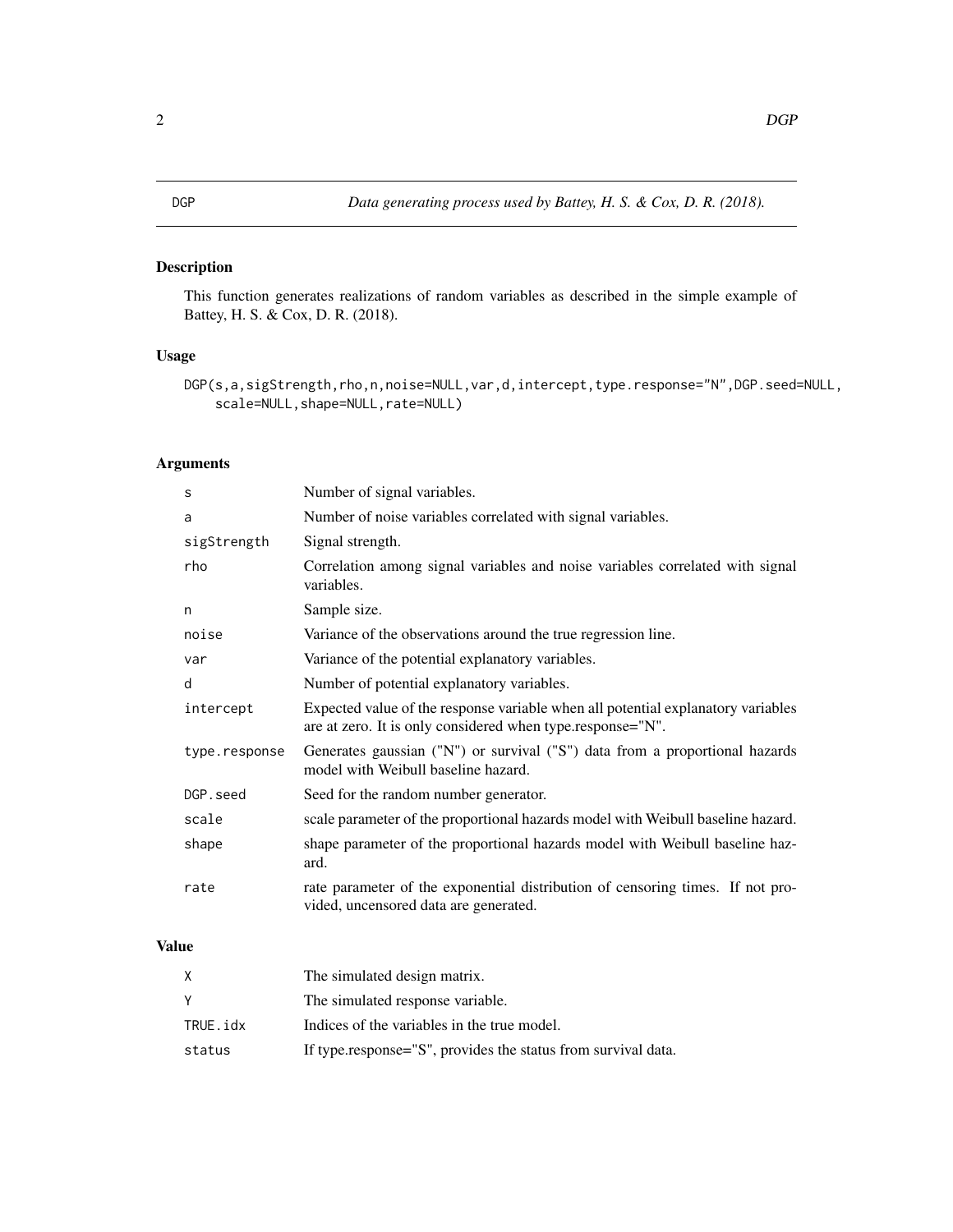#### <span id="page-2-0"></span>Exploratory.Phase 3

#### Acknowledgement

The work was supported by the UK Engineering and Physical Sciences Research Council under grant number EP/P002757/1.

#### Author(s)

Hoeltgebaum, H. H.

#### References

Battey, H. S. & Cox, D. R. (2018). Large numbers of explanatory variables: a probabilistic assessment. *Proceedings of the Royal Society of London, A.*, 474(2215), 20170631.

#### Examples

## Generates DGP

```
## Generates a random DGP
dgp = DGP(s=5, a=3, sigStrength=1, rho=0.9, n=100, intercept=5, noise=1,
         var=1, d=1000, DGP.seed = 2018)
```
<span id="page-2-1"></span>

| Exploratory.Phase | Perform the Exploratory phase on the hypercube dimension reduction |
|-------------------|--------------------------------------------------------------------|
|                   | proposed by Cox, D. R. & Battey, H. S. $(2017)$                    |

#### Description

This function performs the exploratory phase on the variables retained through the reduction phase, returning any significant squared and interaction terms.

#### Usage

```
Exploratory.Phase(X, Y, list.reduction, family=gaussian,
                  signif=0.01, silent=TRUE, Cox.Hazard = FALSE)
```
#### Arguments

| X      | Design matrix.                                                                                                                                                                                                                                         |
|--------|--------------------------------------------------------------------------------------------------------------------------------------------------------------------------------------------------------------------------------------------------------|
| Y      | Response vector.                                                                                                                                                                                                                                       |
|        | list. reduction Indices of retained variables from the reduction phase.                                                                                                                                                                                |
| family | A description of the error distribution and link function to be used in the model.<br>For glm this can be a character string naming a family function, a family function<br>or the result of a call to a family function. See family for more details. |
| signif | Significance level for the assessment of squared and interaction terms. The de-<br>fault is 0.01.                                                                                                                                                      |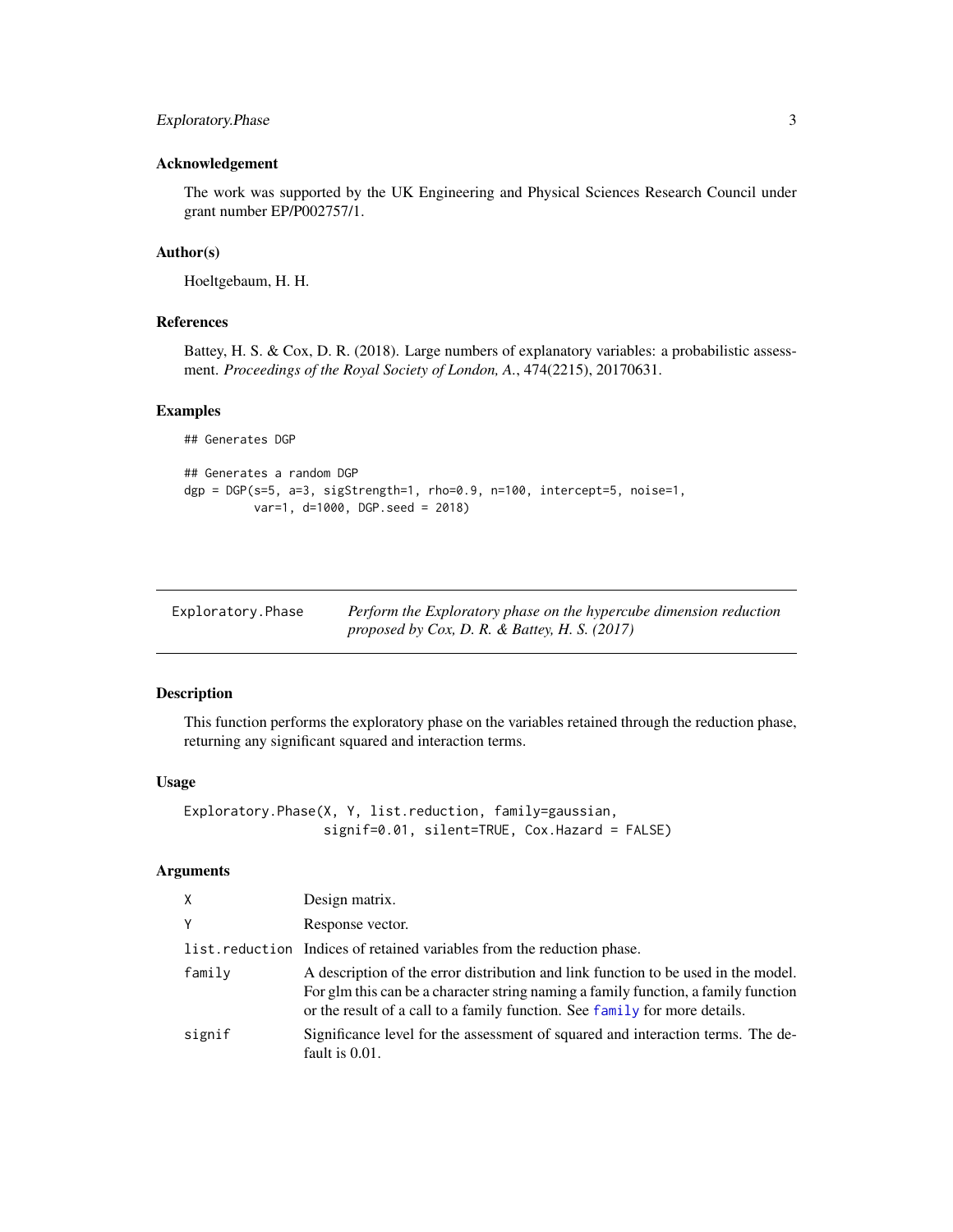<span id="page-3-0"></span>

| silent     | By default, silent=TRUE. If silent=FALSE the user can decide upon the exclu-<br>sion of individual interaction terms. |
|------------|-----------------------------------------------------------------------------------------------------------------------|
| Cox.Hazard | If TRUE fits proportional hazards regression model. The family argument will<br>be ignored if Cox.Hazard=TRUE.        |

#### Value

mat.select.SQ Indices of variables with significant squared terms. mat.select.INTER Indices of the pairs of variables with significant interaction terms.

#### Acknowledgement

The work was supported by the UK Engineering and Physical Sciences Research Council under grant number EP/P002757/1.

#### Author(s)

Hoeltgebaum, H. H.

#### References

Cox, D. R., and Battey, H. S. (2017). Large numbers of explanatory variables, a semi-descriptive analysis. *Proceedings of the National Academy of Sciences*, 114(32), 8592-8595.

Battey, H. S. and Cox, D. R. (2018). Large numbers of explanatory variables: a probabilistic assessment. *Proceedings of the Royal Society of London, A.*, 474(2215), 20170631.

#### See Also

[Reduction.Phase](#page-6-1)

#### Examples

```
## Generates a random DGP
dgp = DGP(s=5, a=3, sigStrength=1, rho=0.9, n=100, intercept=5, noise=1,
         var=1, d=1000, DGP.seed = 2018)
#Reduction Phase using only the first 70 observations
outcome.Reduction.Phase = Reduction.Phase(X=dgp$X[1:70,],Y=dgp$Y[1:70],
                                           family=gaussian, seed.HC = 1012)
# Exploratory Phase using only the first 70 observations, choosing the variables which
# were selected at least two times in the third dimension reduction
idxs = outcome.Reduction.Phase$List.Selection$`Hypercube with dim 2`$numSelected1
outcome.Exploratory.Phase = Exploratory.Phase(X=dgp$X[1:70,],Y=dgp$Y[1:70],
                                               list.reduction = idxs,
                                               family=gaussian, signif=0.01)
```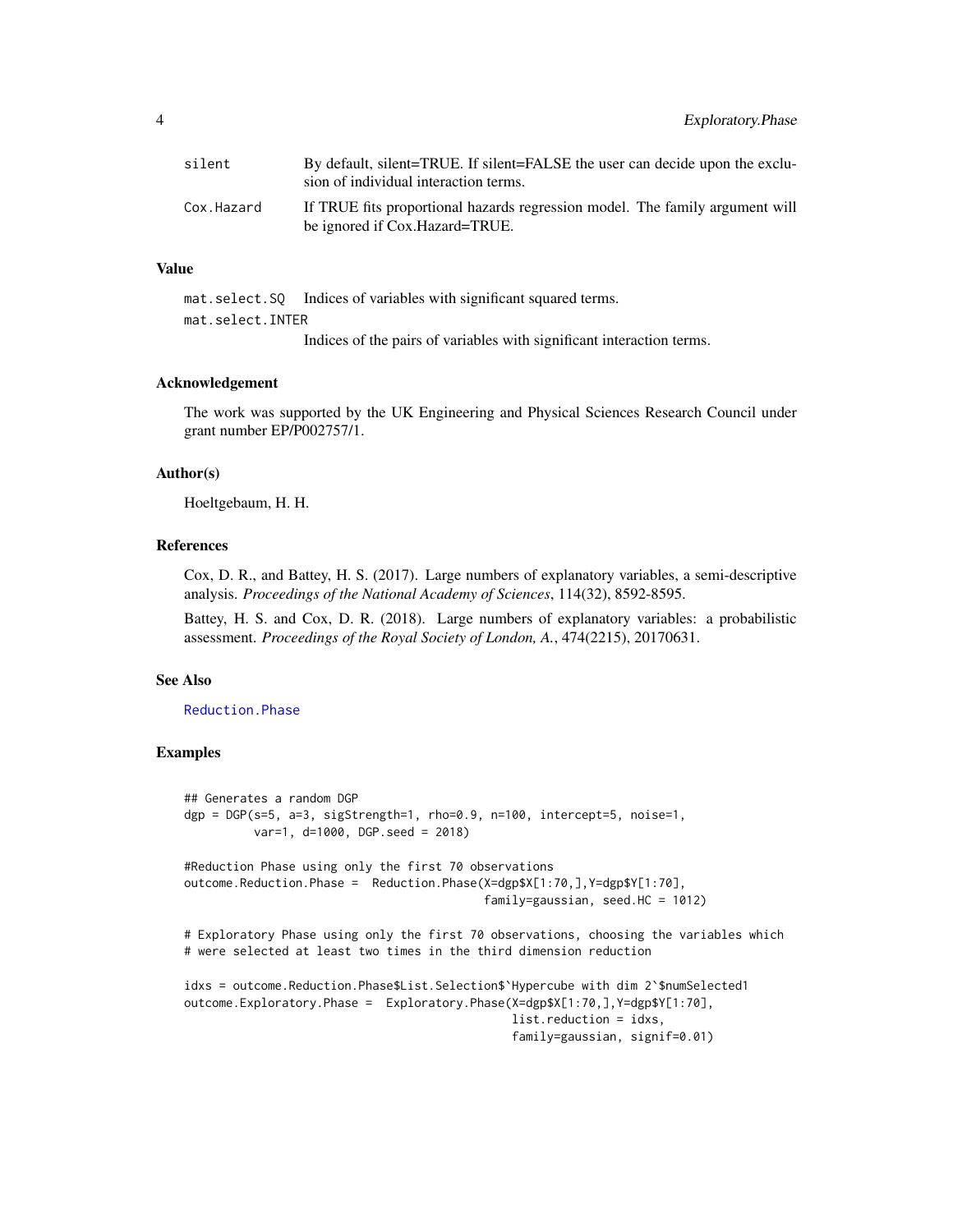<span id="page-4-0"></span>ModelSelection.Phase *Construct sets of well-fitting models as proposed by Cox, D. R. & Battey, H. S. (2017)*

#### Description

This function tests low dimensional subsests of the set of retained variables from the reduction phase and any squared or interaction terms suggested at the exploratory phase. Lists of well-fitting models of each dimension are returned.

#### Usage

```
ModelSelection.Phase(X,Y, list.reduction, family=gaussian,
                      signif=0.01, sq.terms=NULL, in.terms=NULL,
                      modelSize=NULL, Cox.Hazard = FALSE)
```
#### **Arguments**

| X          | Design matrix.                                                                                                                                                                                                                                         |
|------------|--------------------------------------------------------------------------------------------------------------------------------------------------------------------------------------------------------------------------------------------------------|
| Υ          | Response vector.                                                                                                                                                                                                                                       |
|            | list.reduction Indices of variables that where chosen at the reduction phase.                                                                                                                                                                          |
| family     | A description of the error distribution and link function to be used in the model.<br>For glm this can be a character string naming a family function, a family function<br>or the result of a call to a family function. See family for more details. |
| signif     | Significance level of the likelihood ratio test against the comprehensive model.<br>The default is 0.01.                                                                                                                                               |
| sq.terms   | Indices of squared terms suggested at the exploratory phase (See Exploratory . Phase).                                                                                                                                                                 |
| in.terms   | Indices of pairs of variables suggested at the exploratory phase (See Exploratory Phase).                                                                                                                                                              |
| modelSize  | Maximum size of the models to be tested. Curently the maximum is 7. If not<br>provided a default is used.                                                                                                                                              |
| Cox.Hazard | If TRUE fits proportional hazards regression model. The family argument will<br>be ignored if Cox.Hazard=TRUE.                                                                                                                                         |

#### Value

goodModels List of models that are in the confidence set of size 1 to modelSize. An interaction term between, say, variables  $x_1$  and  $x_2$  is displayed as " $x_1$  \*  $x_2$ "; a squared term in, say, variable  $x_1$  is displayed as " $x_1 \wedge 2$ ". If an interaction term is present without the corresponding main effects, the main effects should be added.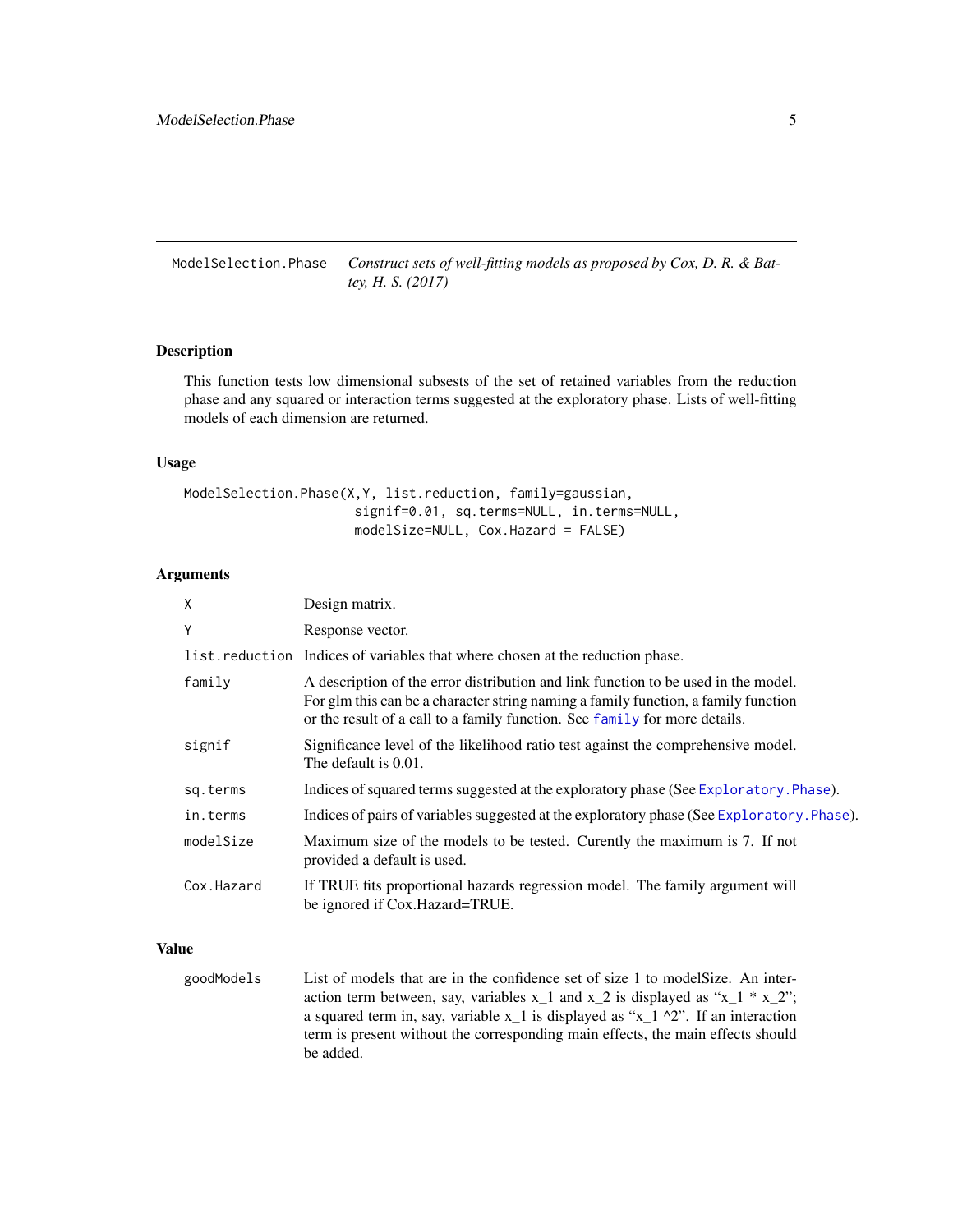#### <span id="page-5-0"></span>Acknowledgement

The work was supported by the UK Engineering and Physical Sciences Research Council under grant number EP/P002757/1.

#### Author(s)

Hoeltgebaum, H. H.

#### References

Cox, D. R. and Battey, H. S. (2017). Large numbers of explanatory variables, a semi-descriptive analysis. *Proceedings of the National Academy of Sciences*, 114(32), 8592-8595.

Battey, H. S. and Cox, D. R. (2018). Large numbers of explanatory variables: a probabilistic assessment. *Proceedings of the Royal Society of London, A.*, 474(2215), 20170631.

#### See Also

[Reduction.Phase](#page-6-1), [Exploratory.Phase](#page-2-1)

#### Examples

```
## Generates a random DGP
dgp = DGP(s=5, a=3, sigStrength=1, rho=0.9, n=100, intercept=5, noise=1,
          var=1, d=1000, DGP.seed = 2018)
#Reduction Phase using only the first 70 observations
outcome.Reduction.Phase = Reduction.Phase(X=dgp$X[1:70,],Y=dgp$Y[1:70],
                                           family=gaussian, seed.HC = 1012)
# Exploratory Phase using only the first 70 observations, choosing the variables which
# were selected at least two times in the third dimension reduction
idxs = outcome.Reduction.Phase$List.Selection$`Hypercube with dim 2`$numSelected1
outcome.Exploratory.Phase = Exploratory.Phase(X=dgp$X[1:70,],Y=dgp$Y[1:70],
                                               list.reduction = idxs,
                                               family=gaussian, signif=0.01)
# Model Selection Phase using only the remainer observations
sq.terms = outcome.Exploratory.Phase$mat.select.SQ
in.terms = outcome.Exploratory.Phase$mat.select.INTER
MS = ModelSelection.Phase(X=dgp$X[71:100,],Y=dgp$Y[71:100], list.reduction = idxs,
                          sq.terms = sq.terms,in.terms = in.terms, signif=0.01)
```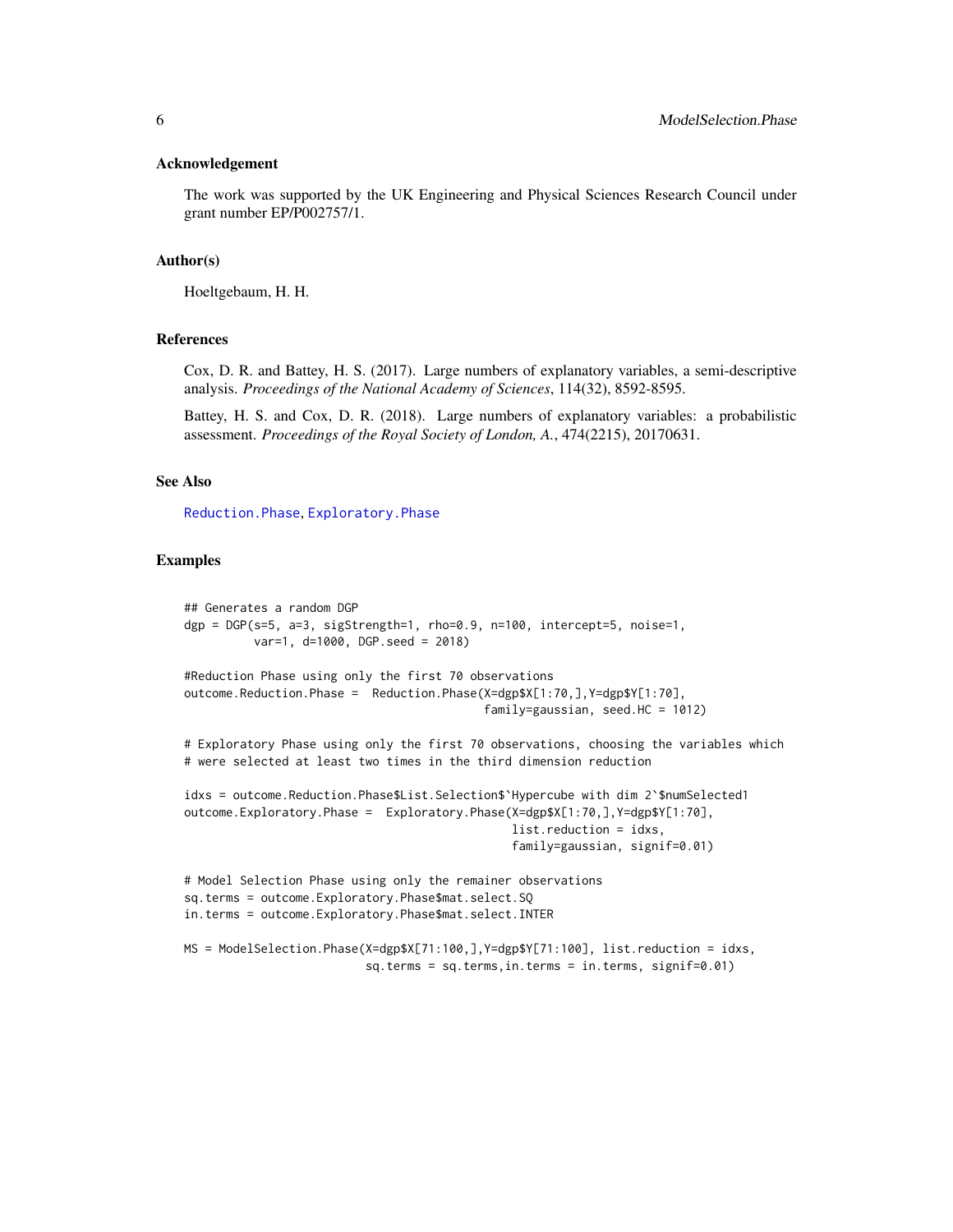<span id="page-6-1"></span><span id="page-6-0"></span>Reduction.Phase *Reduction by successive traversal of hypercubes proposed by Cox, D. R. & Battey, H. S. (2017)*

#### Description

This function traverses successively lower dimensional hypercubes, discarding variables according to the appropriate decision rules. It provides the number and indices of variables selected at each stage.

#### Usage

```
Reduction.Phase(X,Y,family=gaussian,
               dmHC=NULL,vector.signif=NULL,seed.HC = NULL, Cox.Hazard = FALSE)
```
#### Arguments

| X             | Design matrix.                                                                                                                                                                                                                                                                                                                                                                                                                                                                                                                                                             |
|---------------|----------------------------------------------------------------------------------------------------------------------------------------------------------------------------------------------------------------------------------------------------------------------------------------------------------------------------------------------------------------------------------------------------------------------------------------------------------------------------------------------------------------------------------------------------------------------------|
| Y             | Response vector.                                                                                                                                                                                                                                                                                                                                                                                                                                                                                                                                                           |
| family        | A description of the error distribution and link function to be used in the model.<br>For glm this can be a character string naming a family function, a family function<br>or the result of a call to a family function. See family for more details.                                                                                                                                                                                                                                                                                                                     |
| dmHC          | Dimension of the hypercube to be used in the first-stage reduction. This version<br>supports dimensions 2,3,4 and 5. If not specified a sensible value is calculated<br>and used.                                                                                                                                                                                                                                                                                                                                                                                          |
| vector.signif | Vector of decision rules to be used at each stage of the reduction. The first value<br>makes reference to the decision rule for the highest dimensional hypercube and<br>so on. If values are less than 1, this specifies a significance level of a test. All<br>variables significant at this level in at least half the analyses in which they appear<br>will be retained. If the value is 1 or 2, variables are retained if they are among<br>the 1 or 2 most significant in at least half the analyses in which they appear. If<br>unspecified a default rule is used. |
| seed.HC       | Seed for randomization of the variable indices in the hypercube. If not provided,<br>the variables are arranged according to their original order.                                                                                                                                                                                                                                                                                                                                                                                                                         |
| Cox.Hazard    | If TRUE fits proportional hazards regression model. The family argument will<br>be ignored if Cox.Hazard=TRUE.                                                                                                                                                                                                                                                                                                                                                                                                                                                             |

#### Value

Matrix.Selection

The number of variables selected at each reduction of the hypercube.

List.Selection The indices of the variables retained through each stage of the reduction phase.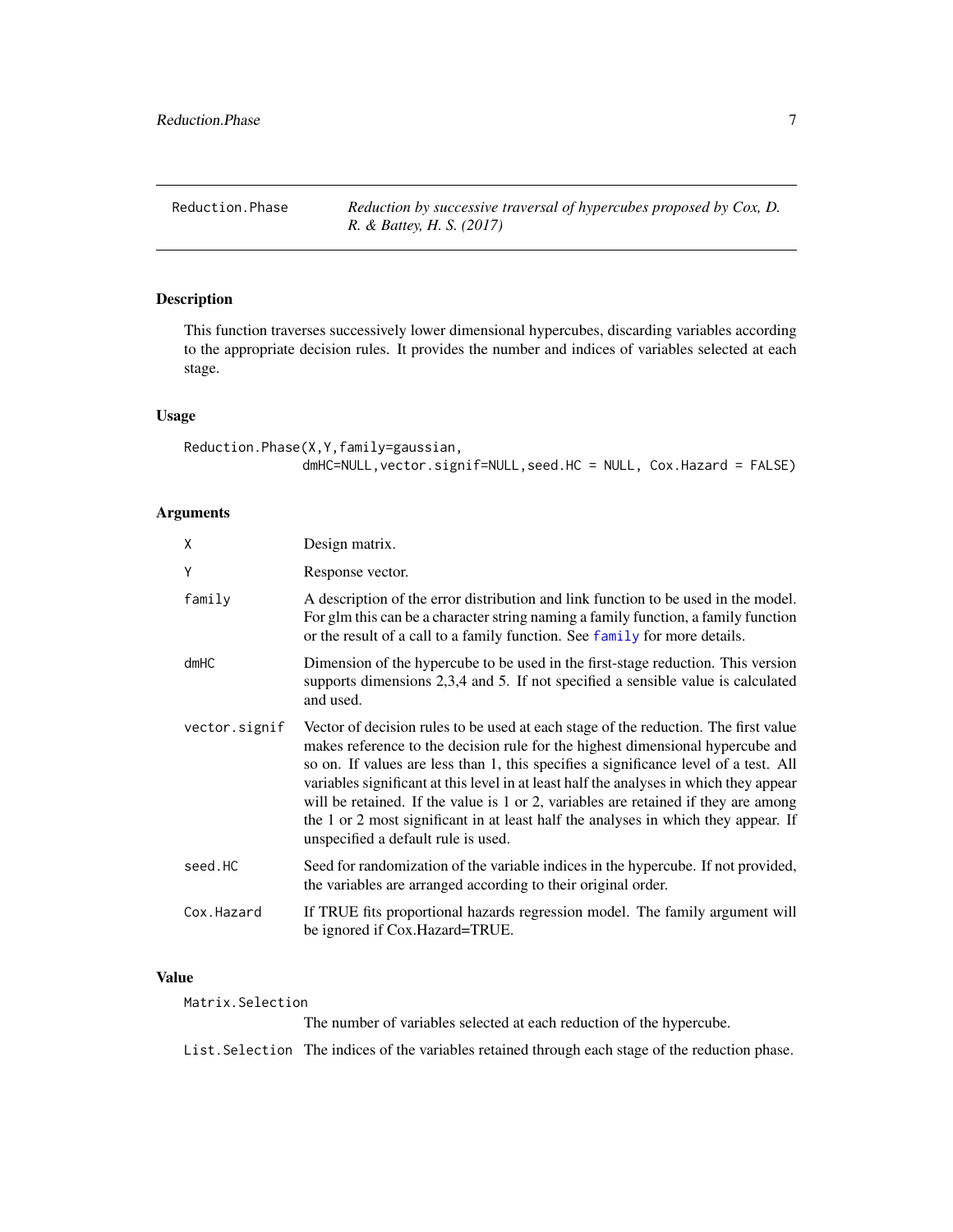#### Acknowledgement

The work was supported by the UK Engineering and Physical Sciences Research Council under grant number EP/P002757/1.

#### Author(s)

Hoeltgebaum, H. H.

#### References

Cox, D. R. and Battey, H. S. (2017). Large numbers of explanatory variables, a semi-descriptive analysis. *Proceedings of the National Academy of Sciences*, 114(32), 8592-8595.

Battey, H. S. & Cox, D. R. (2018). Large numbers of explanatory variables: a probabilistic assessment. *Proceedings of the Royal Society of London, A.*, 474(2215), 20170631.

#### Examples

```
## Generates a random DGP
dgp = DGP(s=5, a=3, sigStrength=1, rho=0.9, n=100, intercept=5, noise=1,
         var=1, d=1000, DGP.seed = 2018)
#Reduction Phase using only the first 70 observations
outcome.Reduction.Phase = Reduction.Phase(X=dgp$X[1:70,],Y=dgp$Y[1:70],
                                         family=gaussian, seed.HC = 1012)
# Not run, using vector.signif argument
# Fixing a decision rule of getting the 2 most significant in the first reduction
# and in the subsequent reduction, only those variables significant at 0.001 level
# outcome.Reduction.Phase = Reduction.Phase(X=dgp$X[1:70,],Y=dgp$Y[1:70],
# vector.signif = c(2,0.001), family=gaussian, dmHC = 3)
```